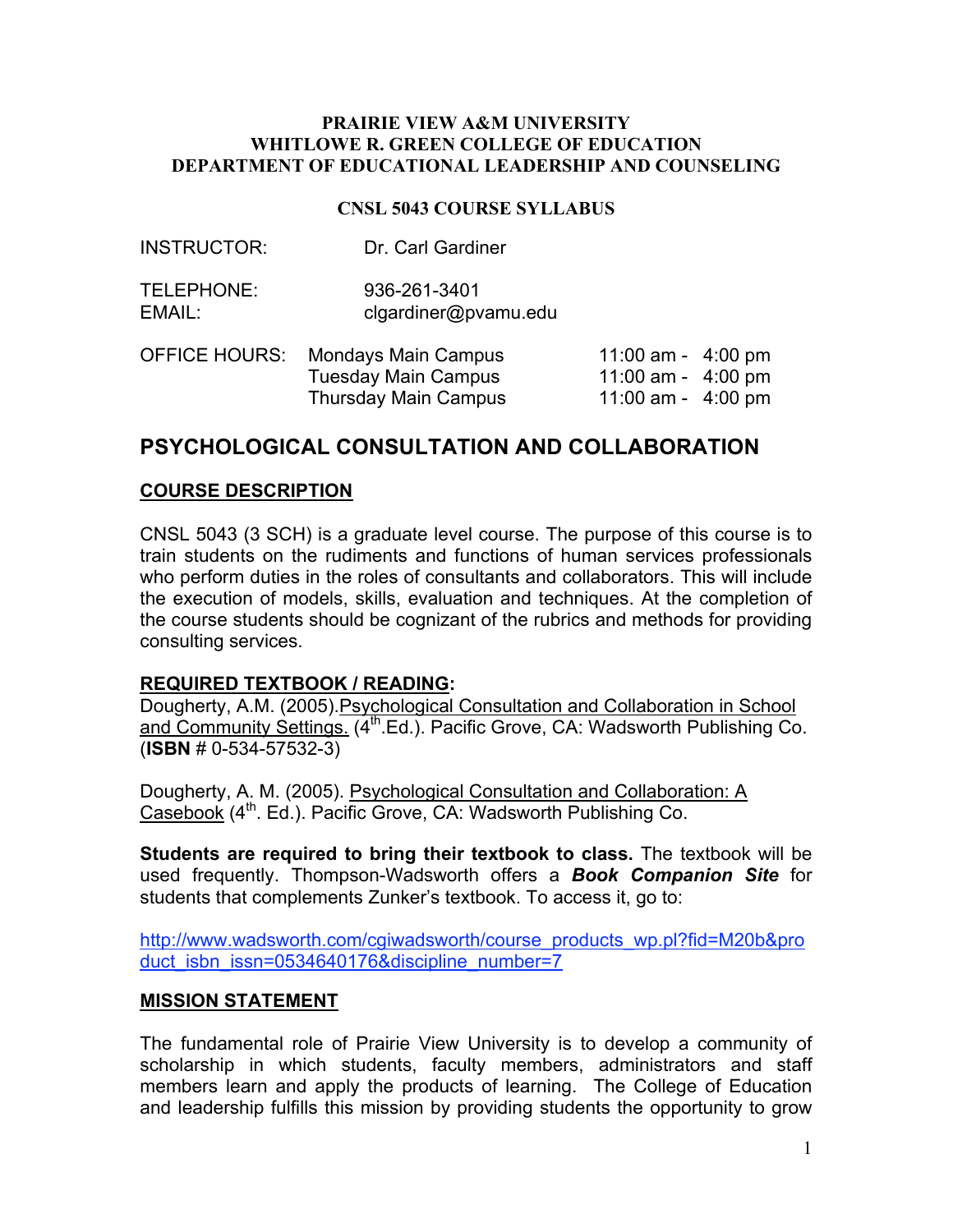within their personal roles as educational decision-makers. The guiding principle for all instruction in the College is the belief that the best educational decisions are made after adequate reflections and with the interests and welfare of the persons affected by the decisions in mind.

# **Philosophy of the College of Education:**

This course is based in part on the **"E-FOLD-P"** model of the College of Education. The acronym refers to the preparation of **educators** (counselors) as **f**acilitators of **l**earning for **d**iverse **p**opulations. The major goals of this model are:

- 1. To prepare beginning administrators as problem solvers, critical thinkers and decision-makers.
- 2. To prepare beginning administrators as facilitators of teachers and student growth and development through understanding of leadership dimensions.
- **3.** To provide beginning administrators with an awareness of human diversity and the importance of effective community and parental involvement.
- **4.** To prepare beginning administrators to be reflective and continual learners with knowledge and value of self – appraisal techniques and goals settings for a strong personal commitment.

## **E-FOLD-P (Conceptual Framework) (Educator As Facilitator For Diverse Populations**)

To prepare beginning administrators as problem solvers, critical thinkers, and decision-makers.

To prepare beginning administrators as facilitators of teacher and student growth and development through understanding of leadership dimensions.

To provide beginning administrators with an awareness of human diversity and the importance of effective community and parental involvement.

To prepare beginning administrators to be reflective and continual learners with knowledge and value of self-appraisal techniques and goal setting for a strong personal commitment.



## **TRUEOUTCOMES**

TrueOutcomes is a tool that Prairie View A&M University uses for assessment purposes. At least one of your assignments will be considered an "artifact" (an item of coursework that serves as evidence that course objectives are met) and will be loaded into both ECourse and TrueOutcomes. The assignment(s) to be used as TrueOutcomes artifacts will be identified by your instructor.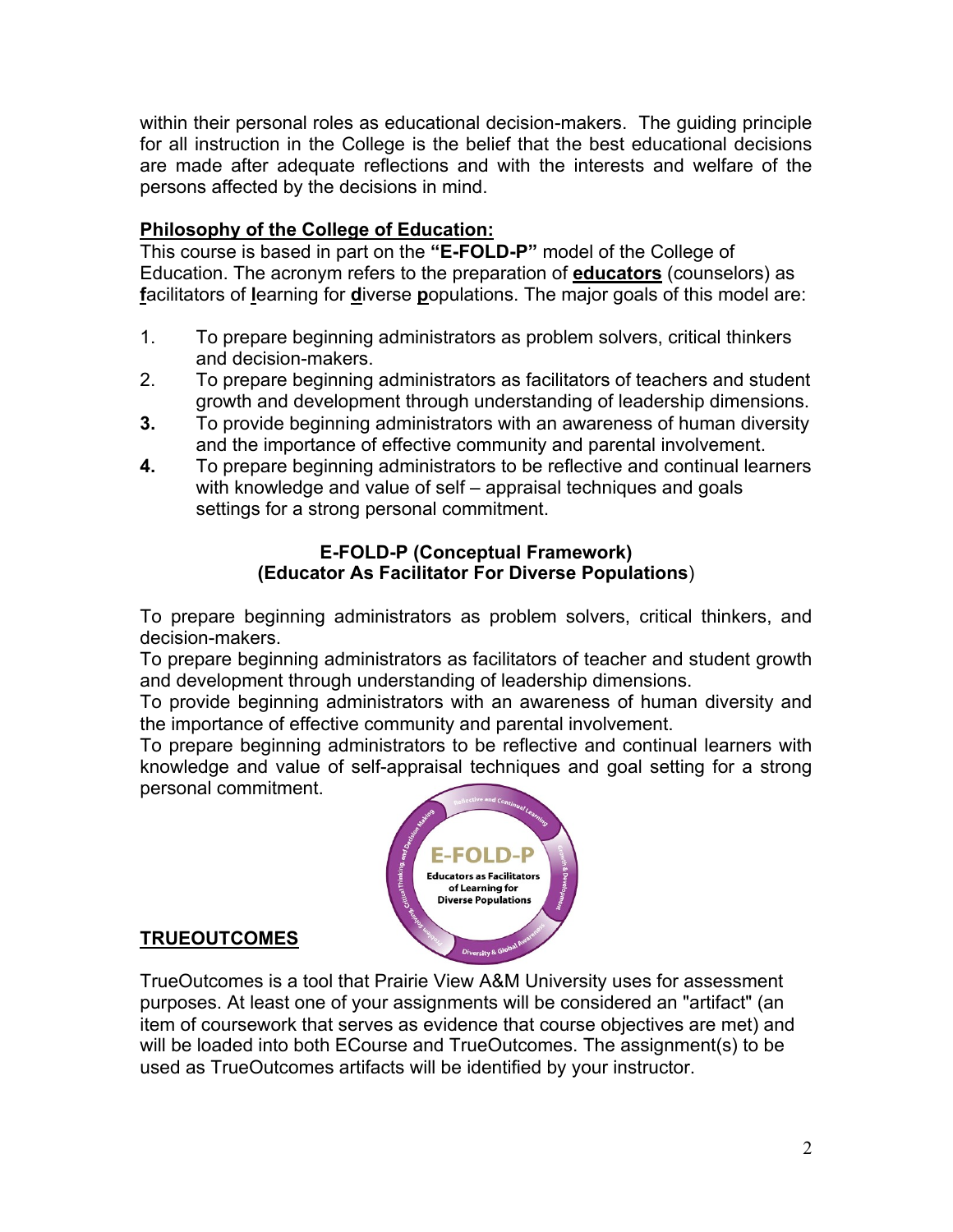Students are required to complete an electronic portfolio (e-portfolio) in order to complete their program. This document can be used for future employment and/or educational endeavors. More information will be provided during the semester, but for general information, you can visit the TrueOutcomes web site at: www.trueoutcomes.net

# **COURSE GOALS & OBJECTIVES**

## **Development of the Human Services Professional as an Inviting, Reflective Decision-Maker**

Instruction in counselor education is founded upon commitment to the beliefs that individuals are valuable, responsible and capable and that human service professionals should work to create the conditions in which people prize themselves as human beings and act accordingly. As inviting, reflective decision-makers, human service professionals value human potential and purposefully design policies, processes and programs that facilitate the realization of that potential.

This commitment is reflected in this course in a variety of ways, as the following examples demonstrate. The professional-in-training learns that consultation and collaboration are first and foremost helping relationships that have as their foundation the dignity and respect of the parties involved. Consultation and collaboration are characterized as problem-solving processes that involve a variety of key decision points. A generic model is provided for students in a "cognitive map" upon which they can reflect when attempting to determine effective practice.

## **Multicultural Focus**

This course includes a unit on consultee characteristics (including race and gender), discusses the skills and attitudes necessary for working with cultural diversity, reviews relevant literature and research, and cites implications for the effective practice of consultation.

## **Course Goals and Overview**

- 1. Definition of pertinent terms
- 2. Roles of consultants, consultees, collaborators and client systems
- 3. Characteristics of consultation and collaboration relationships
- 4. A generic model of consultation/collaboration
- 5. Problems and barriers to success
- 6. Selection of target populations for intervention
- 7. Types of interventions
- 8. Evaluation of consultation/collaboration
- 9. Professional, legal and ethical issues
- 10. The pragmatic issues related to working within an organizational context.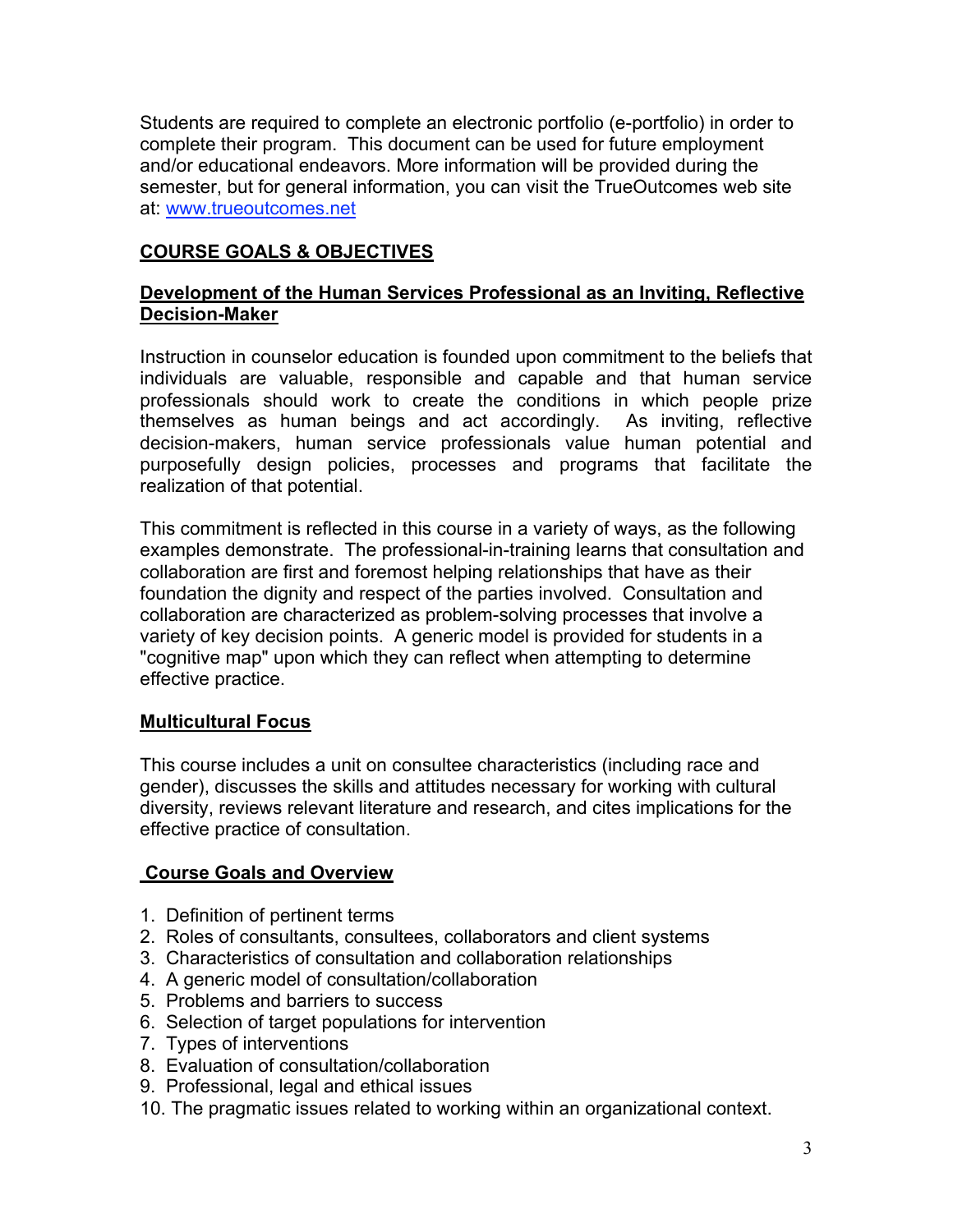## **Program Management and Implementation**

The following specific learning outcomes are developed in this course:

A. The professional-in-training will demonstrate as related to the effective practice of consultation and collaboration:

B. Knowledge of trends and changes in society including educational, political, sociological, economic, and technological influences, conflicts within society and methods of resolution, and responses to change.

C. The skill to explain the impact of major societal changes and trends on individuals and groups in society.

D. The skill to apply principles of intervention to facilitate coping among individuals and groups confronting societal changes.

E. Knowledge of consultant and collaborator characteristics and behaviors that influence helping processes including verbal and nonverbal behavior and personal characteristics, and construct and skills.

F. Knowledge of consultee/fellow collaborator characteristics and behaviors that influence helping processes including verbal and nonverbal behaviors and personal traits, characteristics, capabilities, and life circumstances.

G. Knowledge of consultation theories including major theories, proponents, advantages and limitations, factors considered in application and behavioral manifestation.

H. Knowledge of basic and advanced helping skills used in consultation and collaboration including philosophies and theoretical bases, proponents, advantages and limitations, factors considered in applications, and behavioral manifestations.

I. Knowledge of implementation of helping process related to consultation and collaboration including goal setting, process control behaviors, determination of process parameters, responsibilities, and approximate behaviors, methods of evaluation and effectiveness.

J. The skill to explain consultant/collaborator orientation to helping processes.

K. The skill to explain consultant/collaborator verbal and nonverbal behavior in helping processes.

L. The skill to explain and self-evaluate levels of helping skills as they relate to consultation and collaboration.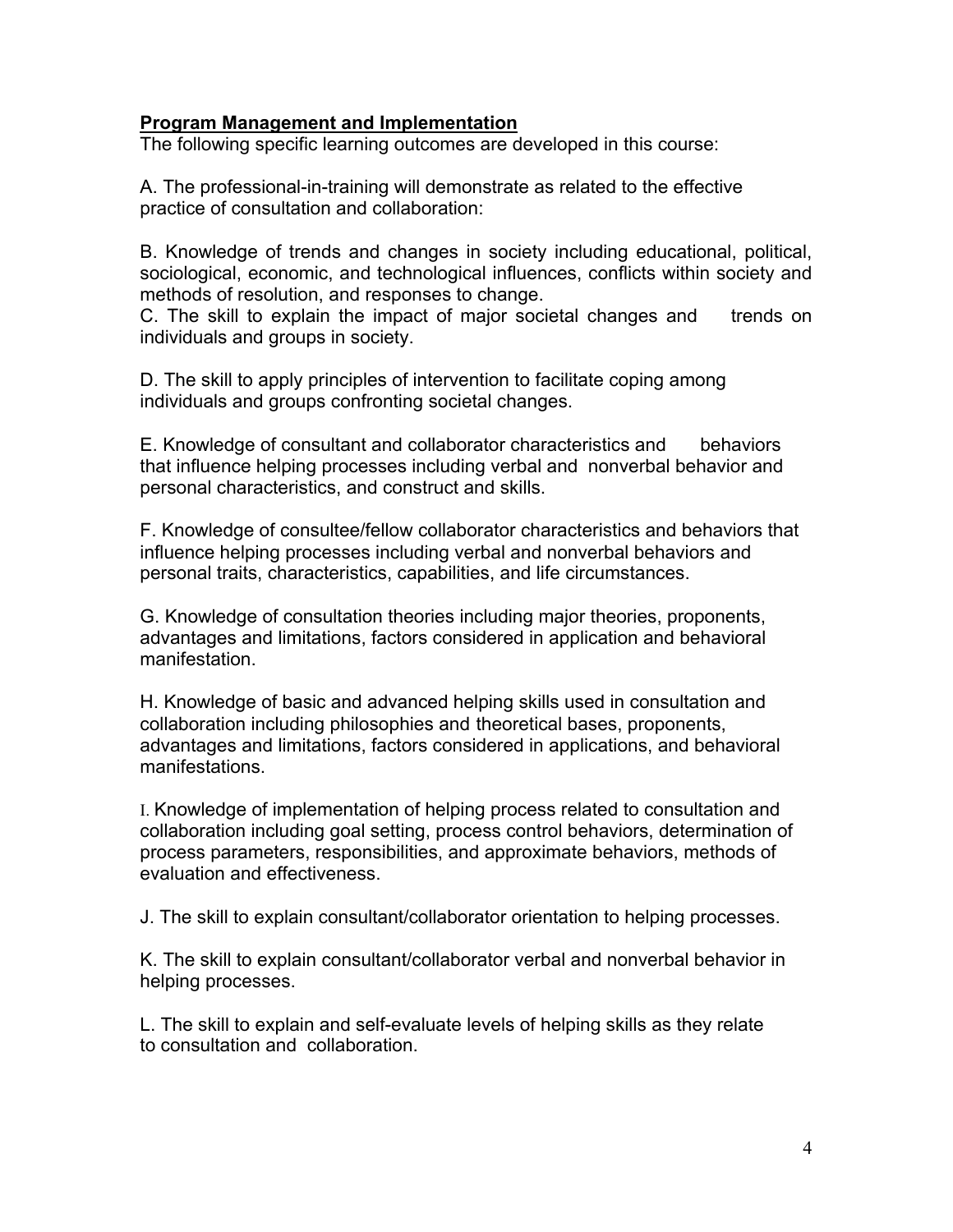M. The skill to explain internal and external factors affecting the consultation and collaboration relationships.

N. The skill to apply basic and advanced skills in consultation and collaboration processes.

O. The skill to state the rationales of the appropriate use of consultation and collaboration processes.

P. Knowledge of methods and skills of leading large group consultation /collaboration activities.

Q. Knowledge of appropriate ethical standards.

R. Skill in differentiating between consultation and collaboration and determining when to use either.

## **COURSE CONTENT**

The course will include:

- Assigned Chapter Readings
- Group Presentations
- Email correspondence with the instructor
- (3) Discussion participation with the instructor and other students.
- (3) TrueOutcomes Assignment
- (4) Quizzes
- Final E

# **COURSE REQUIREMENTS AND GRADING**

*Your final grade will be based on the following formula:*

| 6. (3) <b>TRUEOUTCOME</b> Artifact Paper@ 15 points each45 points |
|-------------------------------------------------------------------|
| 330 pts.                                                          |
|                                                                   |

The **final grade** resulting from the sum of the above components will be converted into letter grades according to the following scale.

## **GRADING MATRIX**

 **A = 330 – 280 B = 279 – 229 C = 278 – 228 D = 277 – 227 F = 226 and below**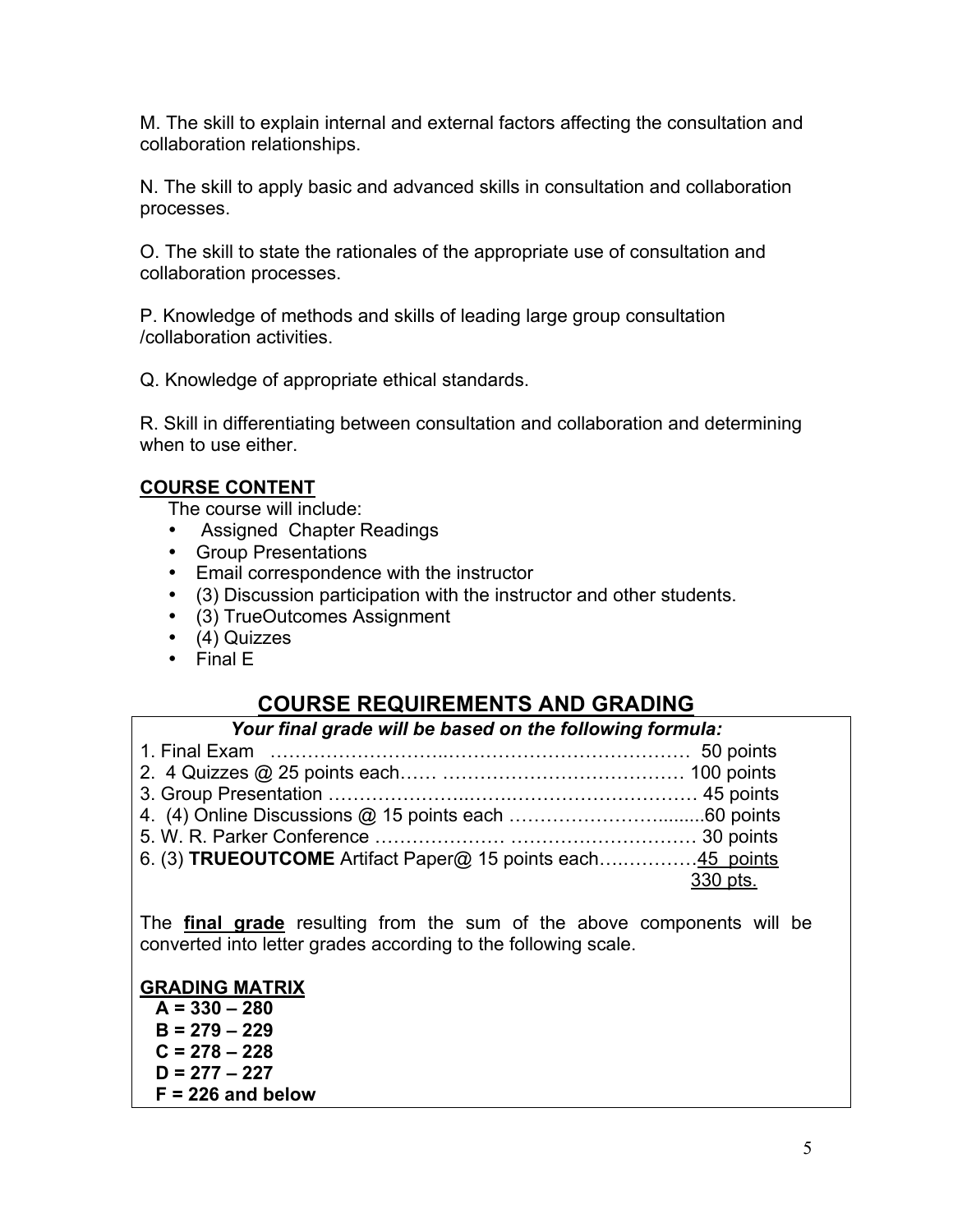## Bibliography of Suggested Readings

See annotated bibliography at end of each chapter of the required text.

## Policy on Incomplete

Please plan your time wisely. I try to avoid giving incompletes except for medical reasons.

## **Weekly Topics**

- 1. Overview of Course
- 2. Consultants and Consultees, Collaboration and Collaborator
- 3. Entry
- 4. Diagnosis
- 5. Implementation
- 6. Disengagement
- 7. Practice of Generic Model
- 8. Ethical, Professional and Legal Issues in Consultation
- 9. Pragmatic Issues Related to Working in an Organizational
- 10.Mental Health Consultation
- 11.Behavioral Consultation
- 12.Organizational Consultation
- 13.School Consultation/Collaboration
- 14.Nominal Group Technique (Experiential)

## **DESCRIPTION OF COURSE PROJECTS:**

1. **Group Presentation:** Each student is expected to participate in a group presentation over assigned chapter. Your textbook will serve as a resource for your presentation.

## **2. TrueOutcomes Assignment:**

Each student is required to complete three (3) TrueOutcomes assignments paper and upload them into TrueOutcomes website. The topics will be given in class and or in the ECourse assignment link. *REMEMBER: These assignments must have* a cover page (with student's name, course number/name, semester/year, and professor's name) and be 5 pages typed (including cover page), doublespaced, 12 pt. font size with an APA editorial style of writing, and a bibliography.

**3. ECourse discussions:** ALL students are required to participate in all online discussions that are scheduled, and be prepared to engage in rich and robust discussions regarding the learning topic(s). ECourse reply to classmates must be respectful, analytical, and succinct. Everyone is expected to observe and follow basic on-line decorum [e.g., no shouting (i.e., **WRITING IN ALL CAPITAL LETTERS),** avoid pejorative language, no large attachments, confidentiality, common courtesy, and proof-read your response or e-mail, etc.).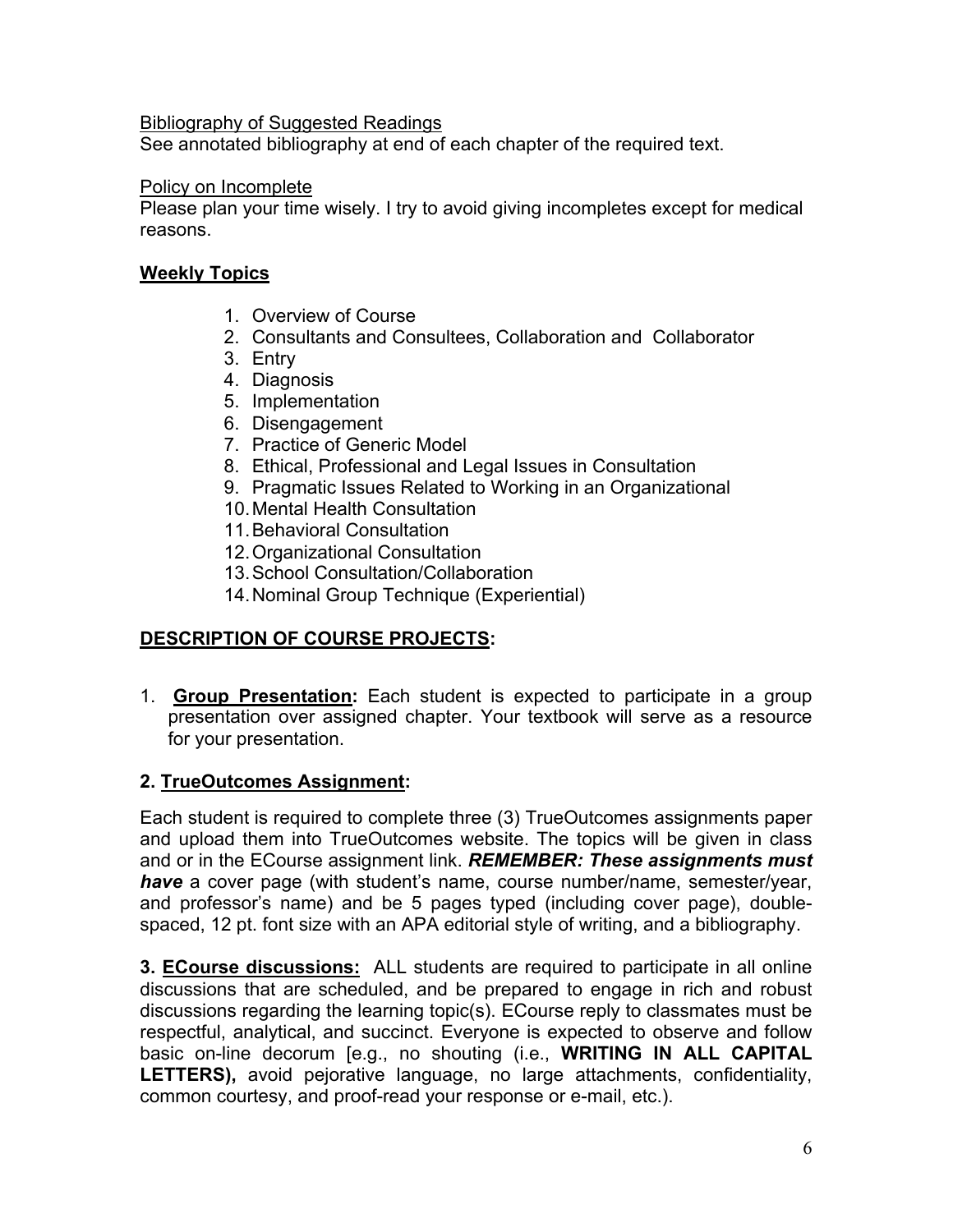# **Disability Statement:**

Students with disabilities, including learning disabilities, who wish to request accommodations in class, should register with the Services for Students with Disabilities (SSD) or Office of Disability Services at (936) 857-2610/2620, early in the semester so that appropriate arrangements may be made. In accordance with federal laws, a student requesting special accommodations must provide documentation of their disability to the SSD coordinator.

# **ACADEMIC MISCONDUCT**

You are expected to practice academic honesty in every aspect of this course and all other courses. Make sure you are familiar with your Student Handbook, especially the section on academic misconduct. Students who engage in academic misconduct are subject to university disciplinary procedures.

The success of this class depends on your overall classroom participation. I strongly encourage you to ask questions, make comments, and share your personal experience pertaining to the materials discussed. On the other hand, having conversation irrelevant to the class material and other attention-seeking behavior can prove very disruptive for the class. *Please obtain a copy of the PVAMU Catalog* to familiarize yourself with the academic information, student policies, rules and regulations of PVAMU. Or you may go to this website to read/print catalog at *http://www.pvamu.edu/pages/231.asp*

*Plagiarism, cheating,* and other forms of *academic dishonesty* are strictly prohibited by the PVAMU policy and the rules of this class. Please see pages 96- 100 for information on University Policy on Academic Honesty.

# **FORMS OF ACADEMIC DISHONESTY**

1. Cheating: deception in which a student misrepresents that he/she has mastered information on an academic exercise that he/she has not mastered; giving or receiving aid unauthorized by the instructor on assignments or examinations.

2. Academic misconduct: tampering with grades or taking part in obtaining or distributing any part of a scheduled test.

3. Fabrication: use of invented information or falsified research.

4. Plagiarism: unacknowledged quotation and/or paraphrase of someone else's words, ideas, or data as one's own in work submitted for credit. Failure to identify information or essays from the Internet and submitting them as one's own work also constitutes plagiarism.

## **NON-ACADEMIC MISCONDUCT**

The university respects the rights of instructors to teach and students to learn. Maintenance of these rights requires campus conditions that do not impede their exercise. Campus behavior that interferes with either (1) the instructor's ability to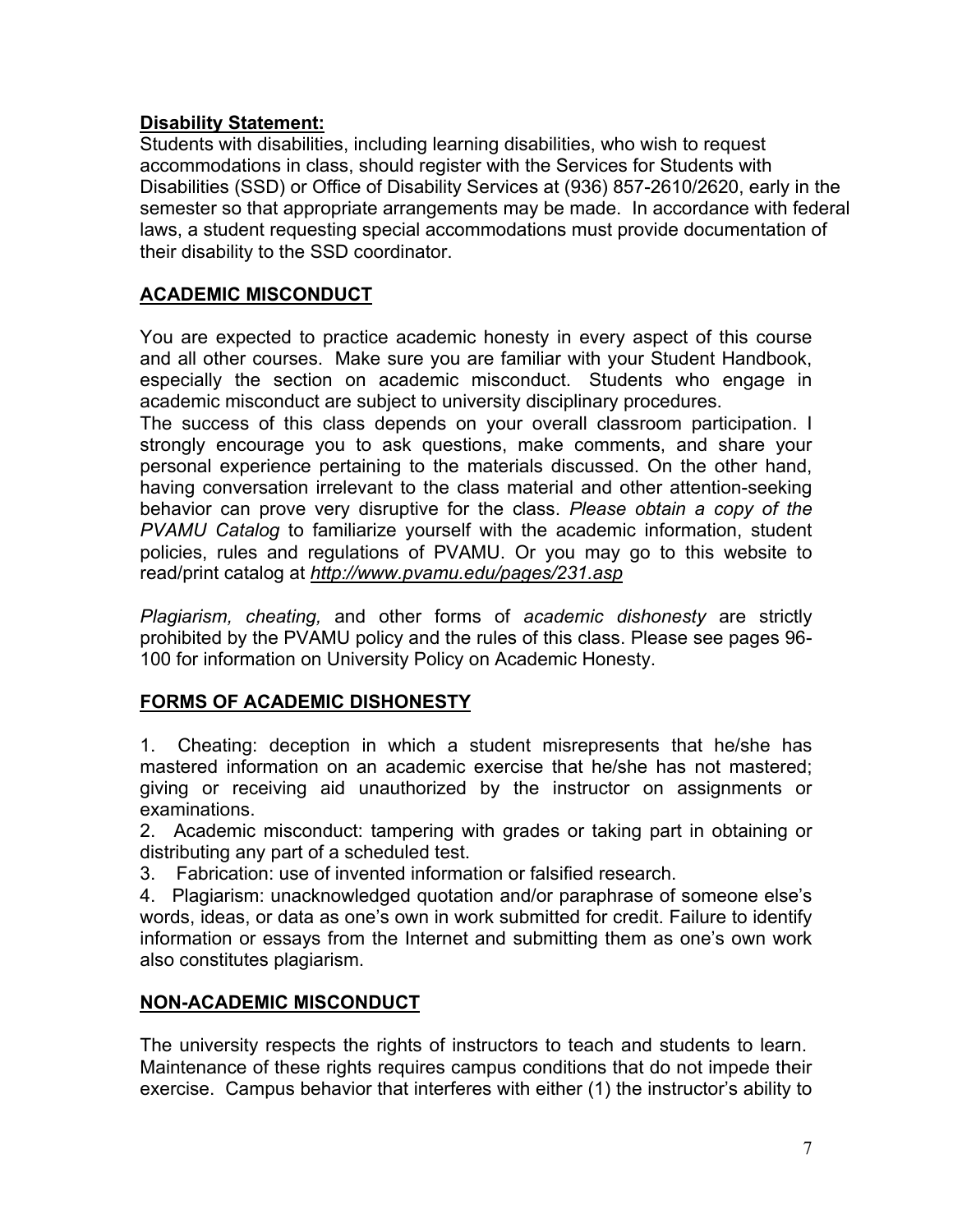conduct the class, (2) the inability of other students to profit from the instructional program, or (3) campus behavior that interferes with the rights of others will not be tolerated. An individual engaging in such disruptive behavior may be subject to disciplinary action. Such incidents will be adjudicated by the Dean of Students under non-academic procedures.

# **SEXUAL MISCONDUCT**

Sexual harassment of students and employers at Prairie View A&M University is unacceptable and will not be tolerated. Any member of the university community violating this policy will be subject to disciplinary action.

# **STUDENT'S RESPONSIBILITIES**

- 1. Being an active participant in the educational process.
- 2. Reading the textbook and other assigned materials **PRIOR** to class meetings; participate in classroom discussions and activities.
- 3. Satisfactory completion of all assigned projects.
- 4. Satisfactory performance on all activities.
- *5.* Being familiar with the student responsibilities contained within the current *PVAMU Catalog at http://www.pvamu.edu/pages/231.asp*

# **American Psychological Association (APA)**

All assignments are required to be in APA style/format. Papers will be penalized for failure to follow APA style. University and Graduate School policies relating to plagiarism will be strictly enforced. Any paper showing evidence of plagiarism will be given ZERO points.

# **Disability Statement:**

Students with disabilities, including learning disabilities, who wish to request accommodations in class, should register with the Services for Students with Disabilities (SSD) or Office of Disability Services at (936) 857-2610/2620, early in the semester so that appropriate arrangements may be made. In accordance with federal laws, a student requesting special accommodations must provide documentation of their disability to the SSD coordinator.

## **University Class Attendance Policy:** *(from the PVAMU Graduate Catalogue, 1998-2001, pg. 71)*

1. Class Attendance- Prairie View A&M University requires regular class attendance. Attending all classes supports full academic development of each learner whether classes are taught with the instructor physically present or via distance learning technologies such as interactive videos. Excessive absenteeism, whether EXCUSED or UNEXCUSED, may result in a student's course grade being reduced or being assigned a grade of "F". Absences are accumulated beginning with the first day of class during regular semesters and summer terms.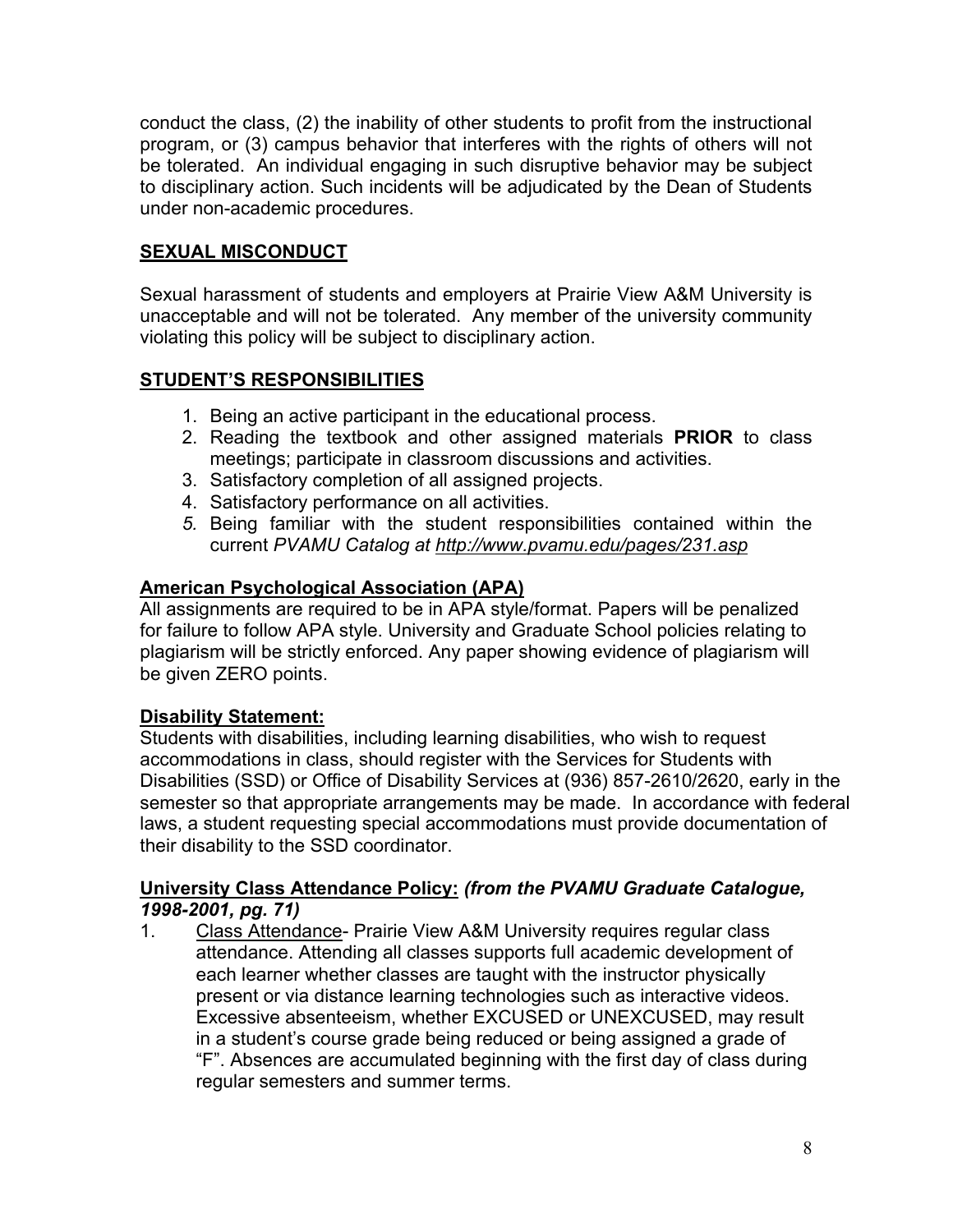- 2. Excused Absences- Students are required to attend all class meetings. Absences due to illness, attendance at university approved activities, and family or other emergencies constitute EXCUSED ABSENCES, and must be supported by documentation presented to the instructor prior to or immediately upon the student's return to class. Students are responsible for all oral and written examinations as well as all assignments whether absence is excused or unexcused.
- 3. Unexcused Absences- Accumulation of one week of unexcused absences constitutes excessive absenteeism. The instructor is not required to accept assignments as part of the course requirements when the student's absence is unexcused. Each course syllabus will include a clear statement relative to whether late or past due assignments will be accepted toward satisfying the course requirements.

## **Student Academic Appeals Process:**

Authority and responsibility for assigning grades to students rests with the faculty. However, in those instances where students believe that miscommunication, errors, or unfairness of any kind may have adversely affected the instructor's assessment of their academic performance, the student has a right to appeal by the procedure listed in the Undergraduate Catalog and by doing so within thirty days of receiving the grade or experiencing any other problematic academic event that prompted the complaint.

## **Technical Considerations for Online and Web-Assist Courses**

## **Minimum Hardware and Software Requirements:**

 -Pentium with Windows XP or PowerMac with OS 9 -56K modem or network access -Internet provider with SLIP or PPP -8X or greater CD-ROM -64MB RAM -Hard drive with 40MB available space -15" monitor, 800x600, color or 16 bit -Sound card w/speakers -Microphone and recording software -Keyboard & mouse -Netscape Communicator ver. 4.61 or Microsoft Internet Explorer ver. 5.0 /plug-ins -Participants should have a basic proficiency of the following computer skills: ·Sending and receiving email ·A working knowledge of the Internet ·Proficiency in Microsoft Word ·Proficiency in the Acrobat PDF Reader ·Basic knowledge of Windows or Mac O.S.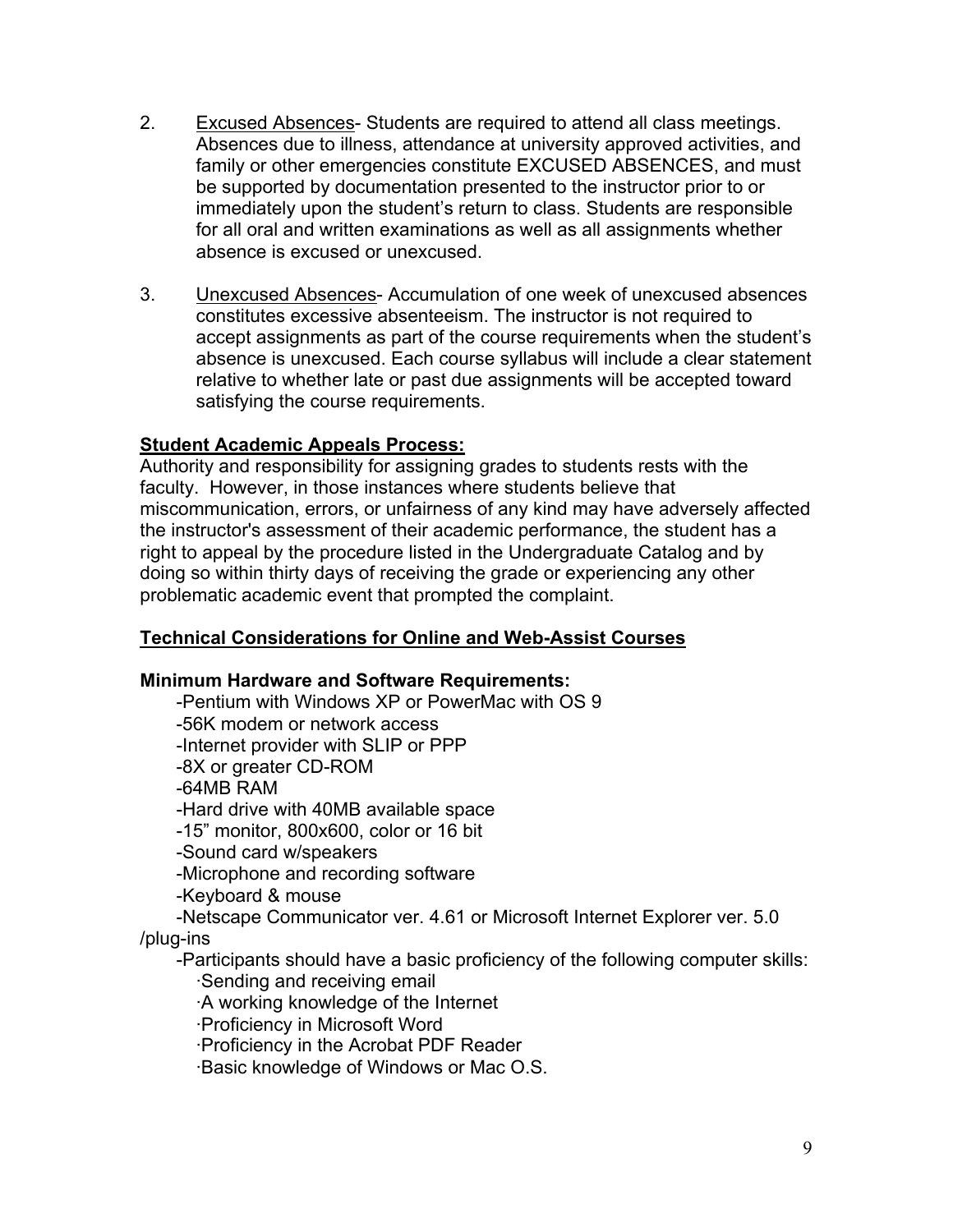## **Technical Support:**

Students should call the Prairie View A&M University Helpdesk at 936-261-2525 for technical issues with accessing your online course. The helpdesk is available 24 hours a day/7 days a week. For other technical questions regarding your online course, call the Office of Distance Learning at 936-261-3290 or 936-261- 3282

## **Discussion Netiquette:**

PVAMU is committed to an open, frank, and insightful dialogue in all of its courses. Diversity has many manifestations including diversity of thought, opinion, and values. I encourage all learners to be respectful of that diversity and to refrain from inappropriate commentary. Should such inappropriate comments occur, I will intervene as I monitor daily the dialogue in the course.

Conduct within courses should be guided by common sense and basic etiquette. The following are good guidelines to consider:

Never post, transmit, promote, or distribute content that is known to be illegal.

Avoid overtly harassing, threatening, or embarrassing fellow learners. If you disagree with someone, respond to the subject, not the person.

Refrain from transmitting or distributing content that is harmful, abusive, racially or ethnically offensive, vulgar, sexually explicit, or otherwise. Class/section norms of conduct may vary, but there is no place where hate speech is tolerated.

In sum: Be polite.

Have any questions about Netiquette? You can always follow the ancient karmic law to avoid any action that you would not wish visited upon yourself, or you can consult a web site that covers the topic of Netiquette in depth: http://www.etiquette.net/index.html

## **American Psychological Association (APA):**

**All assignments are required to be in APA style/format. Papers will be penalized for failure to follow APA style. An APA style guide can be located at the following link: http://www.tamu.edu/pvamu/library/HowDoI/Citation.html**

## **Graduate Catalog Grading Web Location:**

PVAMU Graduate School Grading Policy can be found in the Graduate School Handbook and can be found online at: http://www.pvamu.edu/pages/231.asp

## **Access to Learning Resources:**

PVAMU Library: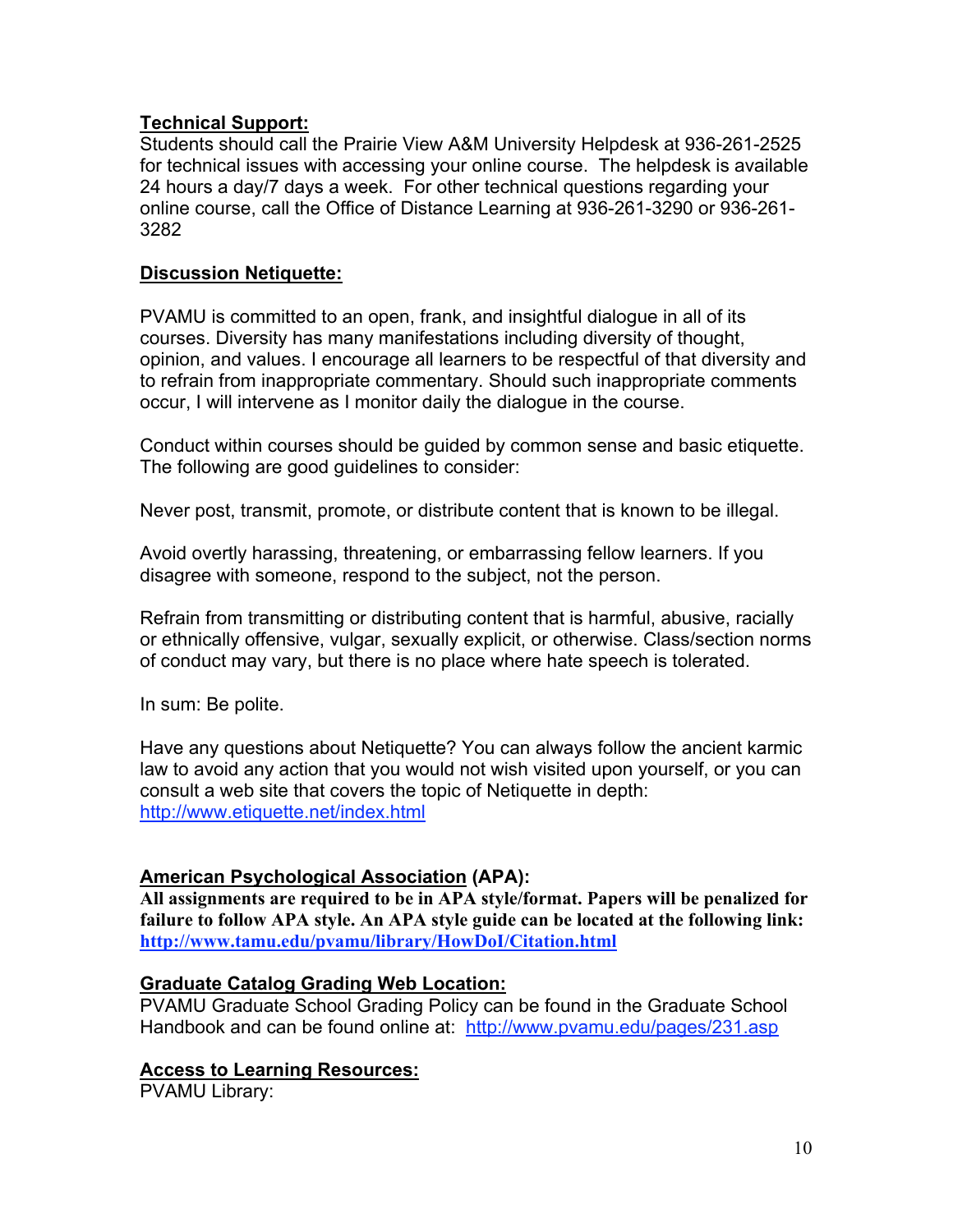Phone: (936) 261-1500 Web: http://www.tamu.edu/pvamu/library/

## **University Bookstore:**

Phone: (936) 261-1990 Web: https://www.bkstr.com/Home/10001-10734-1?demoKey=d

# **COURSE CHECKLIST**

# **CNSL 5043 Consultation**

## **Week 1 Checklist (Jun 06)**

**\_\_\_\_\_ Lecture** Chapters 1 & 2 in textbook.

Explore your class website to familiarize yourself with all posted

assignments and discussions.

Review **Assignments & Rubrics** as they relate to course content.

Introduce yourself to your Classmate via Discussion Link

## **Week 2 Checklist (Jun 13)**

**\_\_\_\_\_** Lecture Chapters 3 & 4 in textbook

\_\_\_\_\_ *Complete Discussion 1 and upload information by 11pm in ECourse*

**Week 3 Checklist (Jun 20)**

**\_\_\_\_\_ Class Presentation on** Chapters 5 & 6

**\_\_\_\_\_** *Complete Quiz 1 Covering Chapters 1 - 3*

## **Week 4 Checklist Jun 27)**

**\_\_\_\_\_ Lecture** Chapters 7 & 8 in textbook

-------- TrueOutcomes Artifact due by 11pm in TrueOutcomes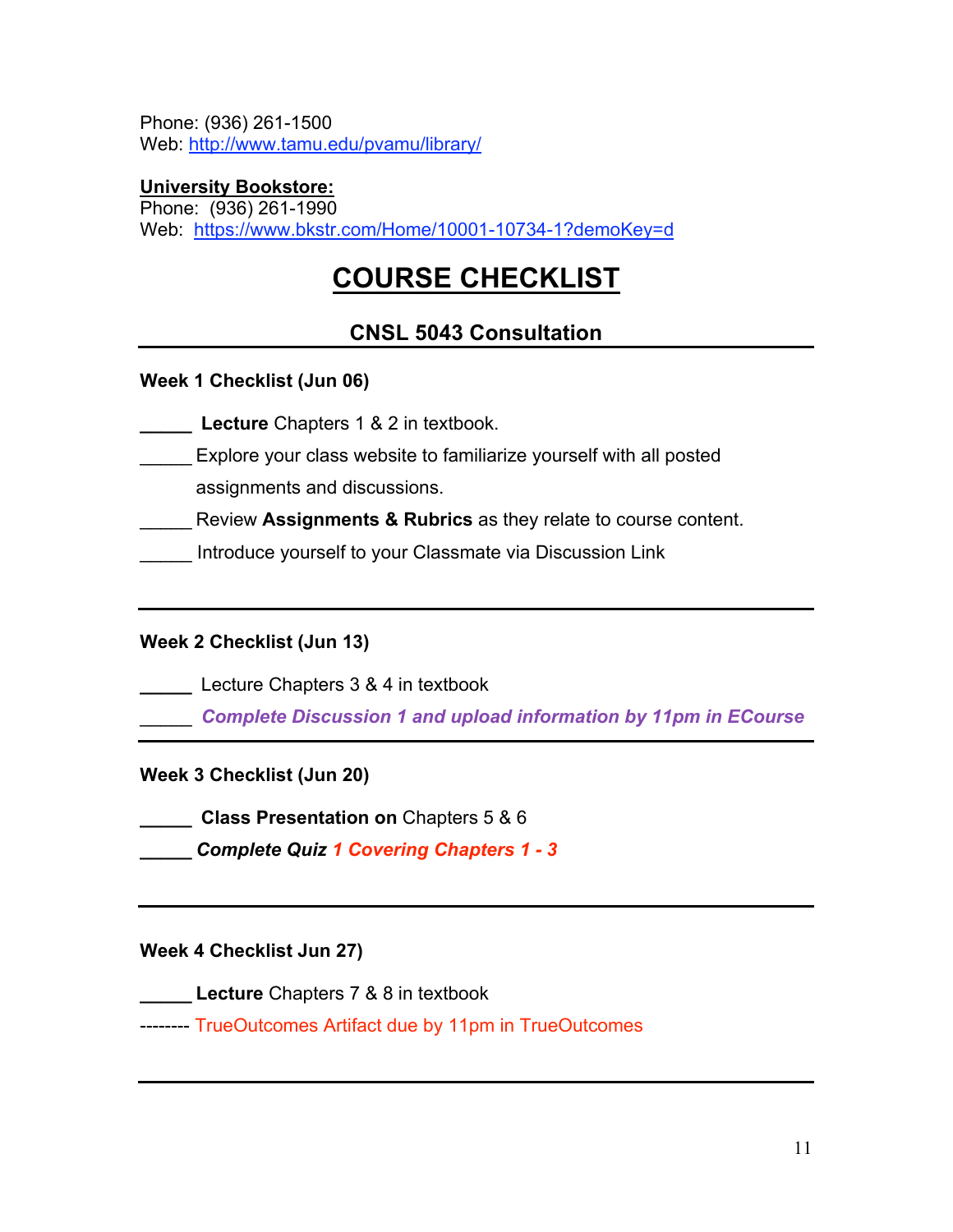**Week 5 Checklist (July 5)**

\_\_\_\_\_ *Holiday*

**Week 6 Checklist (July 11)**

**\_\_\_\_\_ Class presentation on** Chapters 9 & 10 \_\_\_\_\_ *Complete Quiz 2 Chapter 4 – 6 \_\_\_\_\_Complete Discussion 2 and upload information by 11pm in ECourse*

**Week 7 Checklist (July 18)**

**\_\_\_\_\_ Class presentation on** Chapters 11 & 12

-------- TrueOutcomes Artifact due by 11pm in TrueOutcomes

**Week 8 Checklist (July 25)**

**\_\_\_\_\_ Class presentation on** Chapters 13

\_\_\_\_\_ *Complete Quiz 3 Chapter 7 –9*

*--------- Take Home Quiz 4*

## **Week 9 Checklist (August 1)**

\_\_\_\_ TrueOutcomes Artifact (Experience Paper due by 11pm in TrueOutcomes

**\_\_\_\_\_\_** Final Examination Review

\_\_\_\_\_ Take Home Quiz 4 Returned

*\_\_\_\_\_Complete Discussion 3 and upload information by 11pm in ECourse*

**Week 10 Checklist (August 8)**

\_\_\_\_\_ *Final Examination Comprehensive*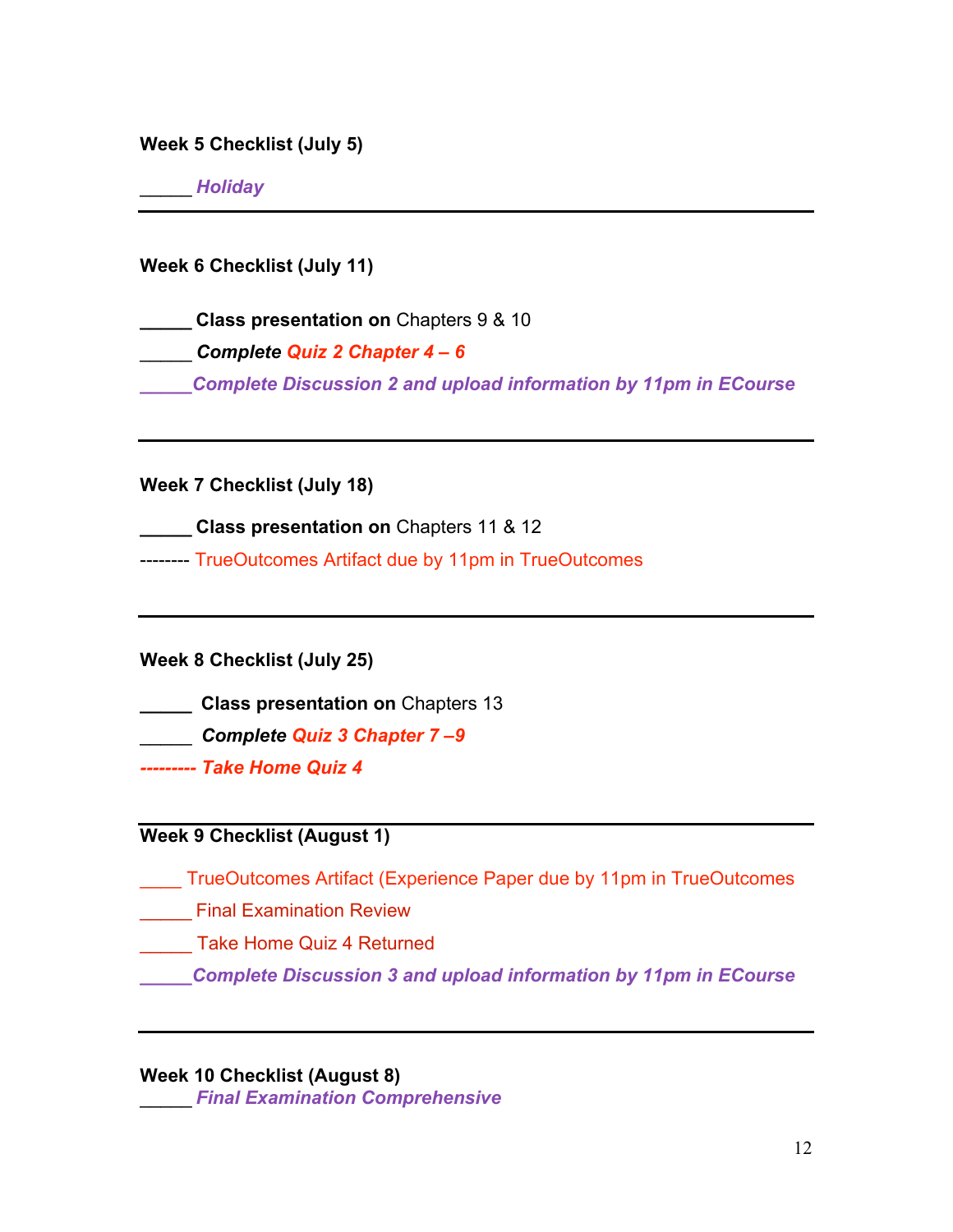|                                                               | <b>CONSULTATION CLASS</b><br><b>PRESENTATION</b><br><b>SCHEDULED</b>      |                      |
|---------------------------------------------------------------|---------------------------------------------------------------------------|----------------------|
|                                                               | <b>CHAPTERS</b>                                                           | <b>DATES</b>         |
| <b>GROUPS</b><br>(A)<br>1. M. Johnson - G/ Leader<br>2.<br>3. | 5. Implementing Stage                                                     | June 20, 2009        |
| (B)<br>1.Collins - G / Leader<br>2.<br>3.                     | 6. Disengagement                                                          | June 20, 2009        |
| (C)<br>1 <sub>1</sub><br>2.<br>3.                             | 7. Ethical Profession legal issues                                        | June 27, 2009        |
| (D)<br>1. Hanson -- G/Leader<br>2.<br>3.                      | 8. Pragmatic Issues                                                       | June 27, 2009        |
| (E)<br>1. Latawnya- G/ Leader<br>2.<br>3.                     | 9. Mental Health Consultation                                             | <b>July 11, 2009</b> |
| (F)<br>1. Courtney G/Leader<br>2.<br>3 <sub>1</sub>           | 10. Behavioral Consultation                                               | <b>July 11, 2009</b> |
| (G)<br>1. Natasha - G/Leader<br>2.<br>3.                      | 11. Organizational Consultation                                           | <b>July 18, 2009</b> |
| (H)<br>1. Fiona - G/Leader<br>2.<br>3.                        | 12. School Based Consultation &<br><b>Collaboration</b>                   | <b>July 18, 2009</b> |
| (1)<br>1.<br>2.<br>3.<br>(J).<br>1.<br>2.                     | 13. Case Study Illustration of<br><b>Consultation &amp; Collaboration</b> | <b>July 25, 2009</b> |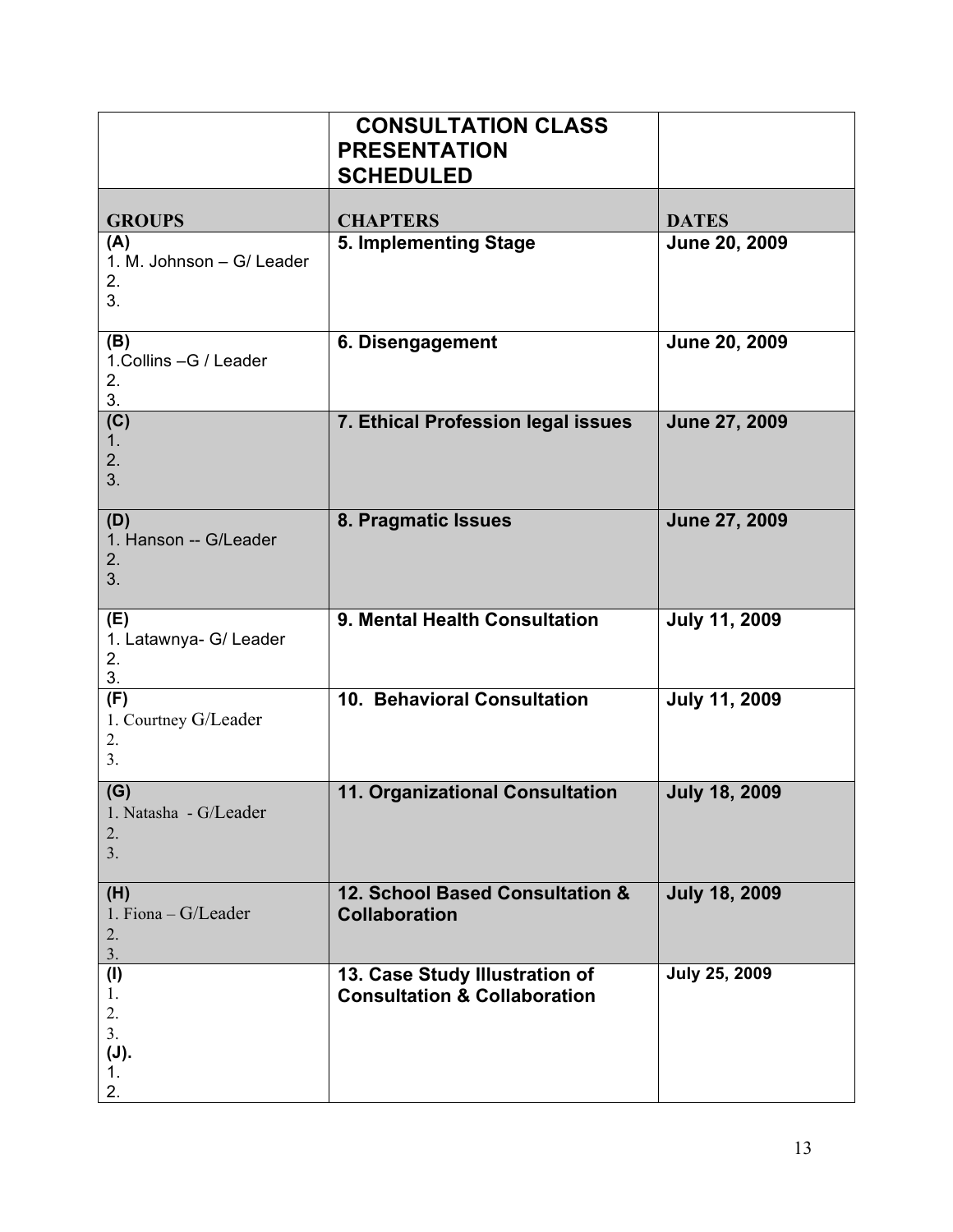# **Academic Calendar – Summer 2009**

#### **May 25, Monday**

3.

• Memorial Day Holiday **(University Closed)**

#### **June 1, Monday**

- Dining Hall and Student Housing Opens
- Regular Registration (First and Second 5, and 10 week sessions)

#### **June 2, Tuesday**

• Instruction, Late Registration, and Add/Drop Period **Begins** (First 5 and 10 week sessions)

#### **June 3, Wednesday**

• **LAST DAY** for Late Registration, Add Courses, Change Major/ Certification or any Matriculation Change (First 5 and 10 week sessions)

#### **June 5, Friday**

- Census Date (4th Class Day: First 5 and 10 week sessions)
- **LAST DAY** to Drop Course(s) without Record (First 5 and 10 week sessions)

#### **June 6, Saturday**

• Withdrawal from Courses with record ("W") **Begins** (First 5 and 10 week sessions)

#### **June 8, Monday**

• Graduation Deadline for Summer 2009

#### **June 9 – 12, Tuesday-Friday**

• Late Graduation Application Deadline Period for Summer 2009

#### **June 19, Friday**

• Emancipation Day **(University Closed)**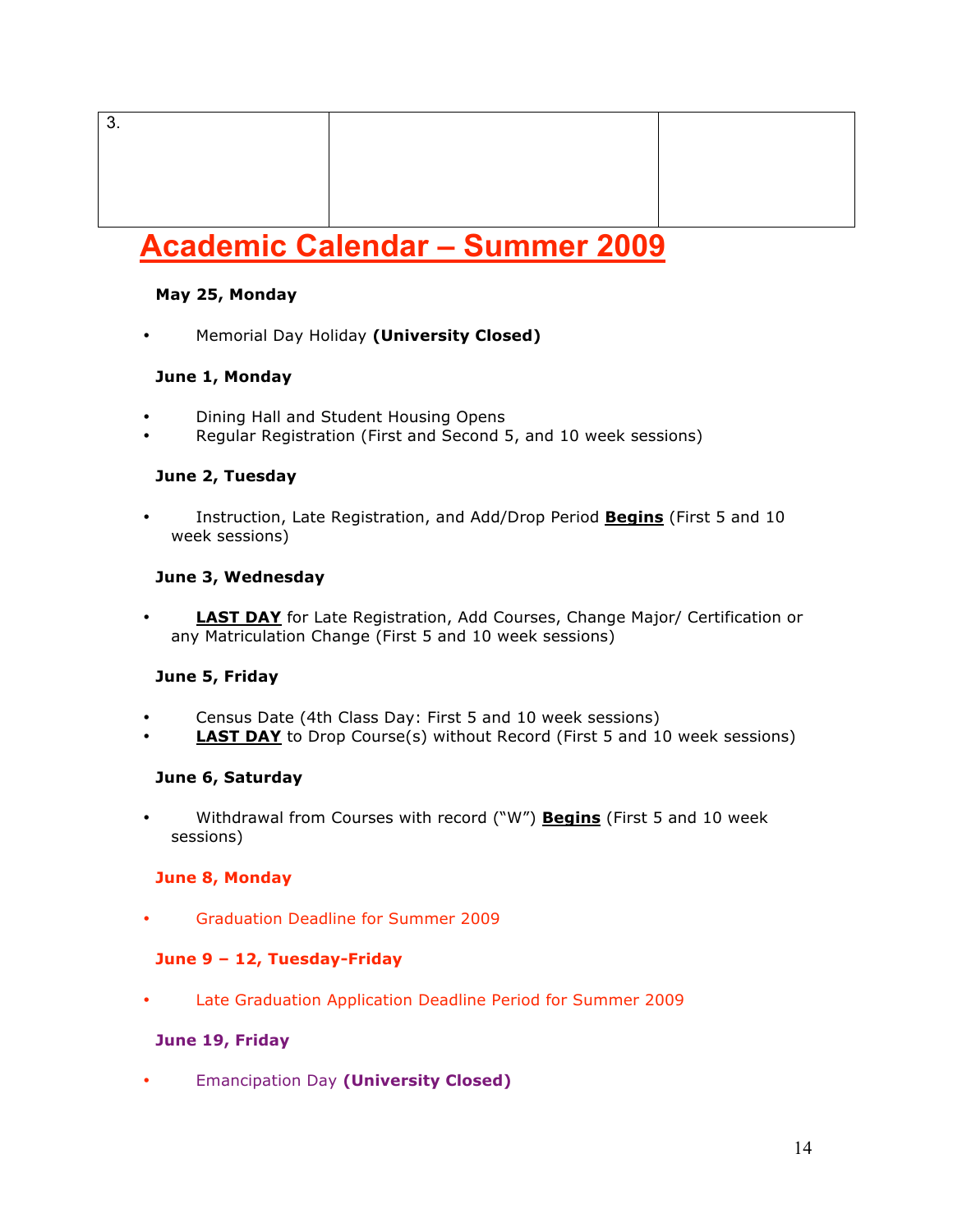#### **June 26, Friday**

• Withdrawal from Courses with record ("W") **Ends** (First 5 week session)

#### **July 2, Thursday**

**LAST DAY to Withdraw from the University (From All Courses** (First 5) week session)

#### **July 4, Saturday**

• Independence Day (**No Saturday Classes)**

#### **July 6, Monday**

• Independence Day **(observed-University Closed)** 

#### **July 7, Tuesday**

- First Summer Term **Ends** (First 5 week session)
- Final Examination (First 5 week session)
- Regular Registration (Second 5 week session)

#### **July 8, Wednesday**

- Instruction, Late Registration, and Add/Drop Period **Begins** (Second 5 week session)
- Final Grades Due for First 5 week session

#### **July 9, Thursday**

• **LAST DAY** for Late Registration, Add Courses, Change Major/Certification or any Matriculation Change (Second 5 week session)

#### **July 13, Monday**

- Census Date (4th Class Day Second 5 week session)
- **LAST DAY** to Drop Course(s) without Record (Second 5 week session)

#### **July 14, Tuesday**

• Withdrawal from Courses with record ("W") **Begins** (Second 5 week session)

#### **July 28, Tuesday**

• Withdrawal from Courses with record ("W") **Ends** (Second 5 and 10 week sessions)